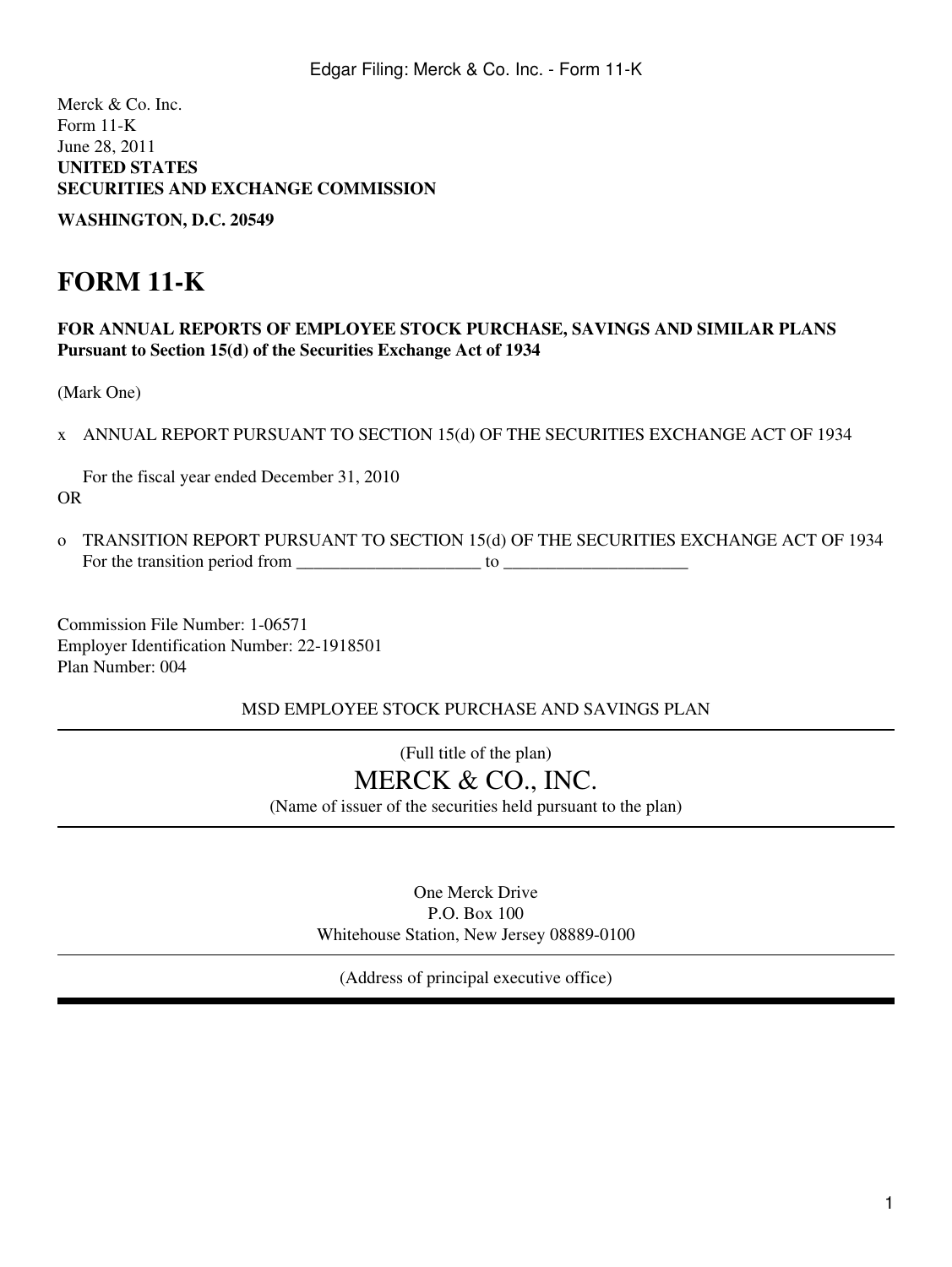# **Index**

| Report of Independent Registered Public Accounting Firm                                           | Page           |
|---------------------------------------------------------------------------------------------------|----------------|
| <b>Financial Statements:</b>                                                                      |                |
| Statements of Net Assets Available for Benefits as of<br>December 31, 2010 and 2009               | 2              |
| Statement of Changes in Net Assets Available for<br>Benefits for the Year Ended December 31, 2010 | $\overline{3}$ |
| <b>Notes to Financial Statements</b>                                                              | 4 11           |
| Supplemental Schedule*:                                                                           |                |
| Schedule of Assets (Held at End of Year)<br>Line $4i$<br>H                                        | 12             |
| <b>Signature</b>                                                                                  | <u>13</u>      |
| <b>Exhibit Index</b>                                                                              | 14             |
| <b>Exhibit 23 - Consent of Independent Registered Public Accounting Firm</b>                      | 15             |

\* Other schedules required by Section 2520.103-10 of the Department of Labor Rules and Regulations for Reporting and Disclosure under the Employee Retirement Income Security Act of 1974 are omitted because they are not applicable.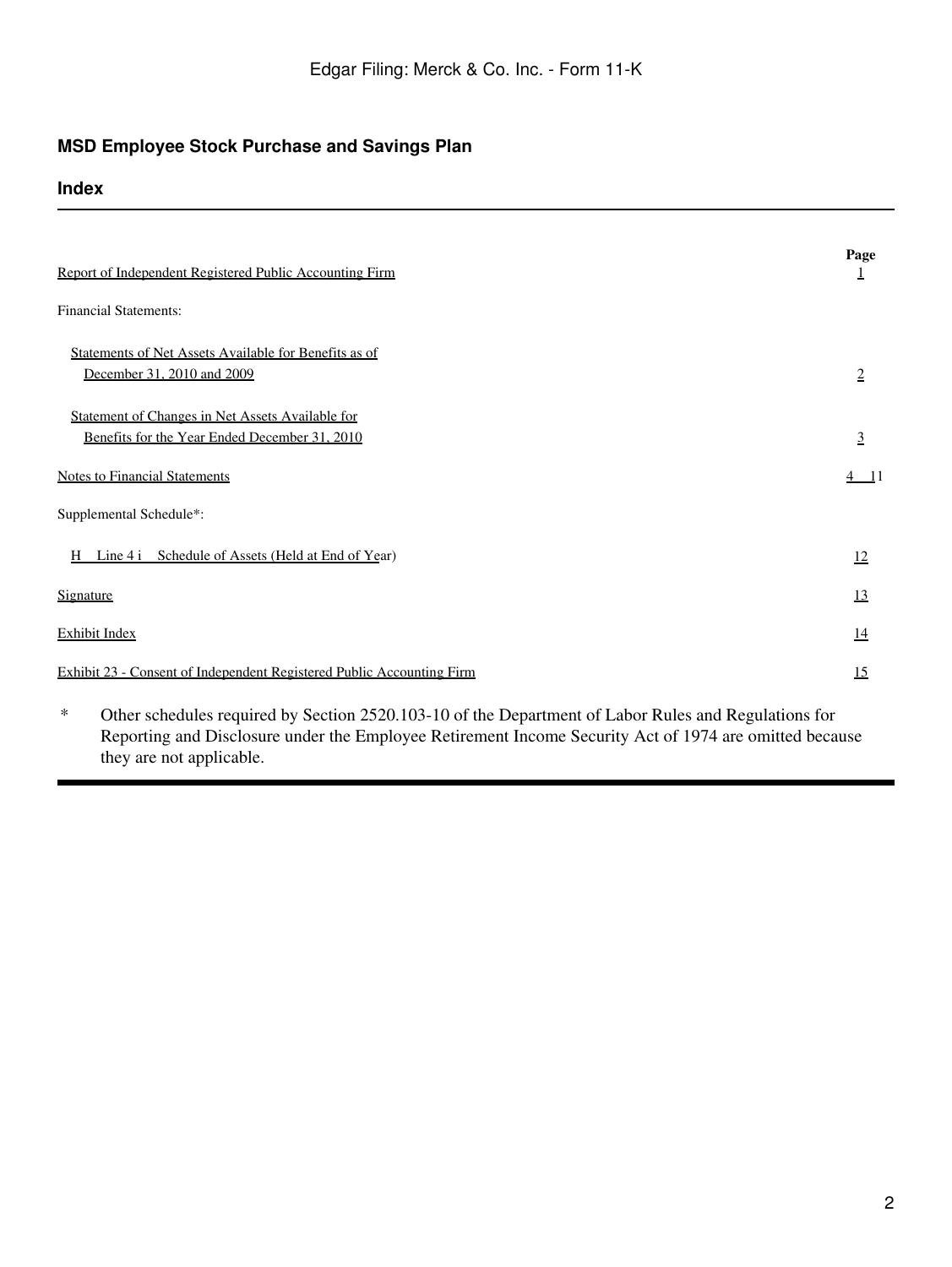# <span id="page-2-0"></span>**Report of Independent Registered Public Accounting Firm**

To the Participants and Administrator of MSD Employee Stock Purchase and Savings Plan

In our opinion, the accompanying statements of net assets available for benefits and the related statement of changes in net assets available for benefits present fairly, in all material respects, the net assets available for benefits of the MSD Employee Stock Purchase and Savings Plan (the Plan) at December 31, 2010 and 2009, and the changes in net assets available for benefits for the year ended December 31, 2010 in conformity with accounting principles generally accepted in the United States of America. These financial statements are the responsibility of the Plans management. Our responsibility is to express an opinion on these financial statements based on our audits. We conducted our audits of these statements in accordance with the standards of the Public Company Accounting Oversight Board (United States). Those standards require that we plan and perform the audit to obtain reasonable assurance about whether the financial statements are free of material misstatement. An audit includes examining, on a test basis, evidence supporting the amounts and disclosures in the financial statements, assessing the accounting principles used and significant estimates made by management, and evaluating the overall financial statement presentation. We believe that our audits provide a reasonable basis for our opinion.

Our audits were conducted for the purpose of forming an opinion on the basic financial statements taken as a whole. The supplemental Schedule of Assets (Held at End of Year) as of December 31, 2010 is presented for the purpose of additional analysis and is not a required part of the basic financial statements but is supplementary information required by the Department of Labor s Rules and Regulations for Reporting and Disclosure under the Employee Retirement Income Security Act of 1974. This supplemental schedule is the responsibility of the Plan s management. The supplemental schedule has been subjected to the auditing procedures applied in the audits of the basic financial statements and, in our opinion, is fairly stated in all material respects in relation to the basic financial statements taken as a whole.

/s/ PricewaterhouseCoopers LLP

New York, New York June 28, 2011

-1-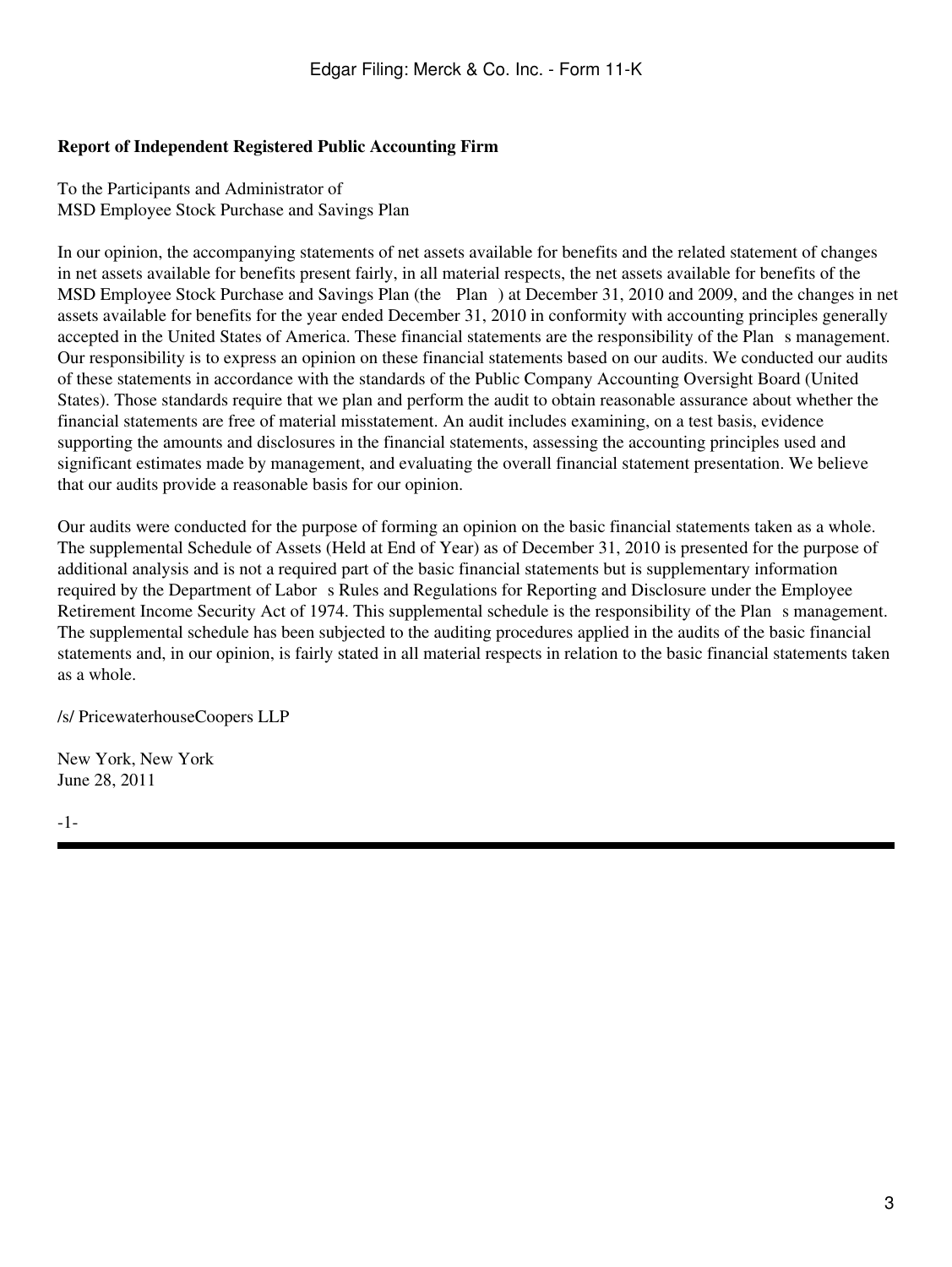# <span id="page-3-0"></span>**Statements of Net Assets Available for Benefits**

|                                    | December 31, |             |    |               |
|------------------------------------|--------------|-------------|----|---------------|
|                                    | 2010         |             |    | 2009          |
| <b>Assets</b>                      |              |             |    |               |
| Investments, at fair value         |              |             |    |               |
| Investments in the Master Trust    | \$           | 304,785,676 | S  | 270, 356, 269 |
| Receivables                        |              |             |    |               |
| Employer contribution              |              | 249,838     |    | 214,856       |
| Participant contributions          |              | 706,557     |    | 605,726       |
| Notes receivable from participants |              | 10,951,015  |    | 9,577,133     |
| Total receivables                  |              | 11,907,410  |    | 10,397,715    |
| Net assets available for benefits  | \$           | 316,693,086 | \$ | 280,753,984   |

The accompanying notes are an integral part of these financial statements.

-2-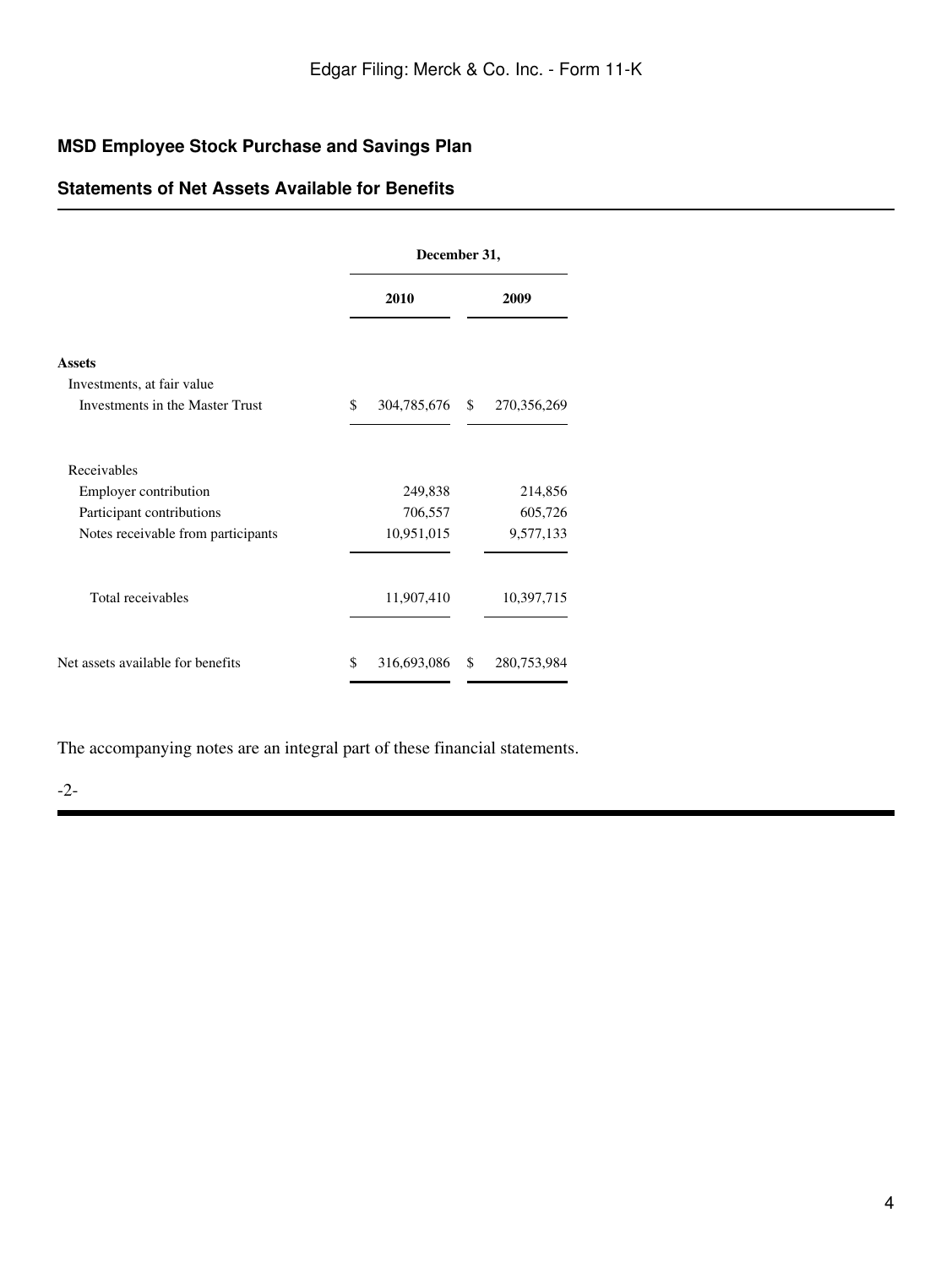# <span id="page-4-0"></span>**Statement of Changes in Net Assets Available for Benefits**

|                                                     | <b>Year Ended</b><br>December 31,<br>2010 |  |  |
|-----------------------------------------------------|-------------------------------------------|--|--|
| Additions to net assets attributed to               |                                           |  |  |
| Investment income from the Master Trust             |                                           |  |  |
| Net appreciation in fair value of investments       | \$<br>17,645,467                          |  |  |
| Interest and dividends                              | 7,018,592                                 |  |  |
| Net investment income                               | 24,664,059                                |  |  |
| Interest income, notes receivable from participants | 631,722                                   |  |  |
| Contributions to the Plan                           |                                           |  |  |
| By participants                                     | 33,265,917                                |  |  |
| By employer                                         | 6,952,347                                 |  |  |
| Total contributions                                 | 40,218,264                                |  |  |
| Transfers in                                        | 606,557                                   |  |  |
| <b>Total additions</b>                              | 66,120,602                                |  |  |
| Deductions from net assets attributed to            |                                           |  |  |
| Benefits paid to participants                       | (28, 205, 950)                            |  |  |
| Transfers out                                       | (1,975,550)                               |  |  |
| <b>Total deductions</b>                             | (30, 181, 500)                            |  |  |
| Net increase                                        | 35,939,102                                |  |  |
| Net assets available for benefits                   |                                           |  |  |
| Beginning of year                                   | 280,753,984                               |  |  |
| End of year                                         | \$<br>316,693,086                         |  |  |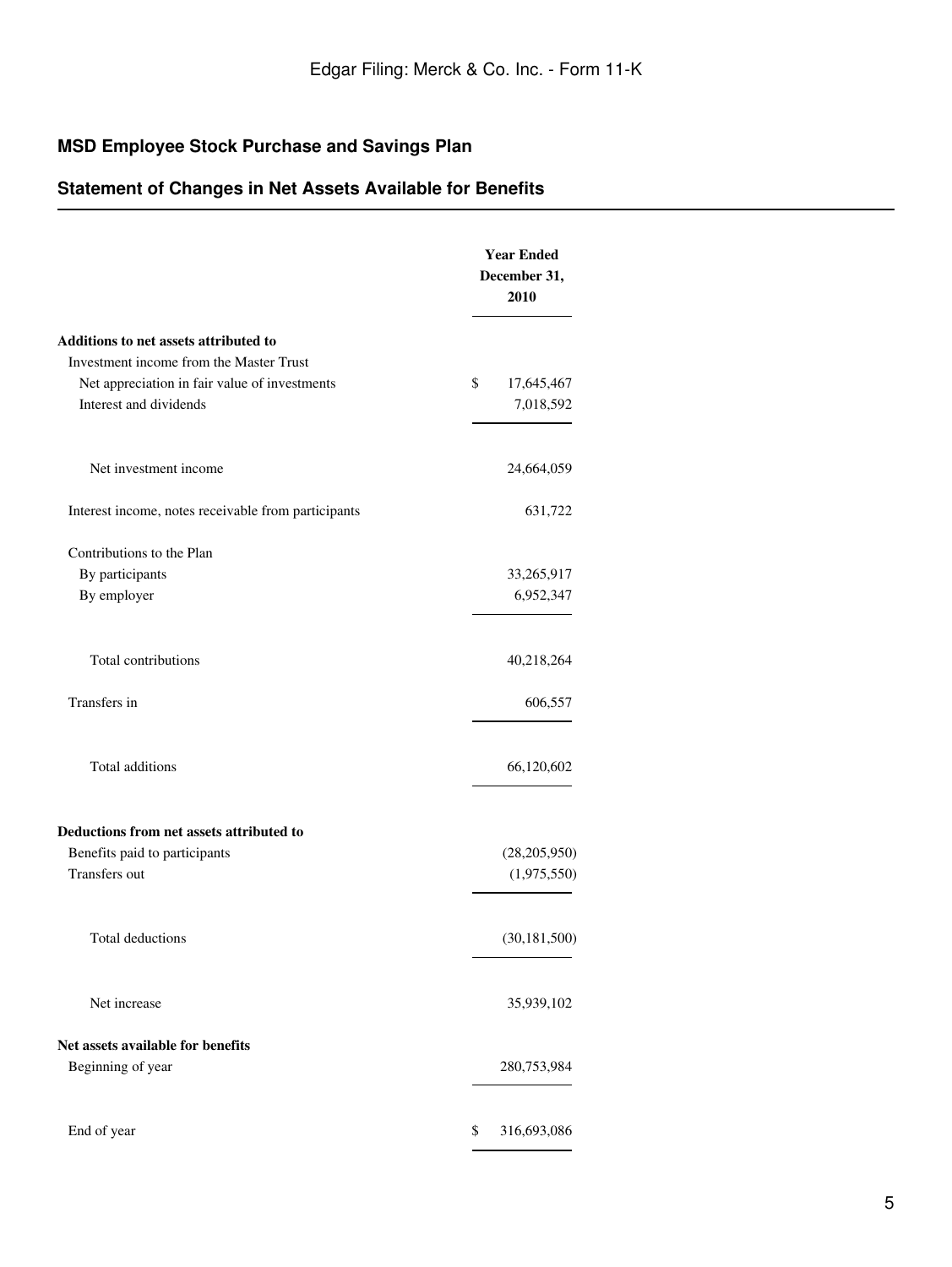The accompanying notes are an integral part of these financial statements.

-3-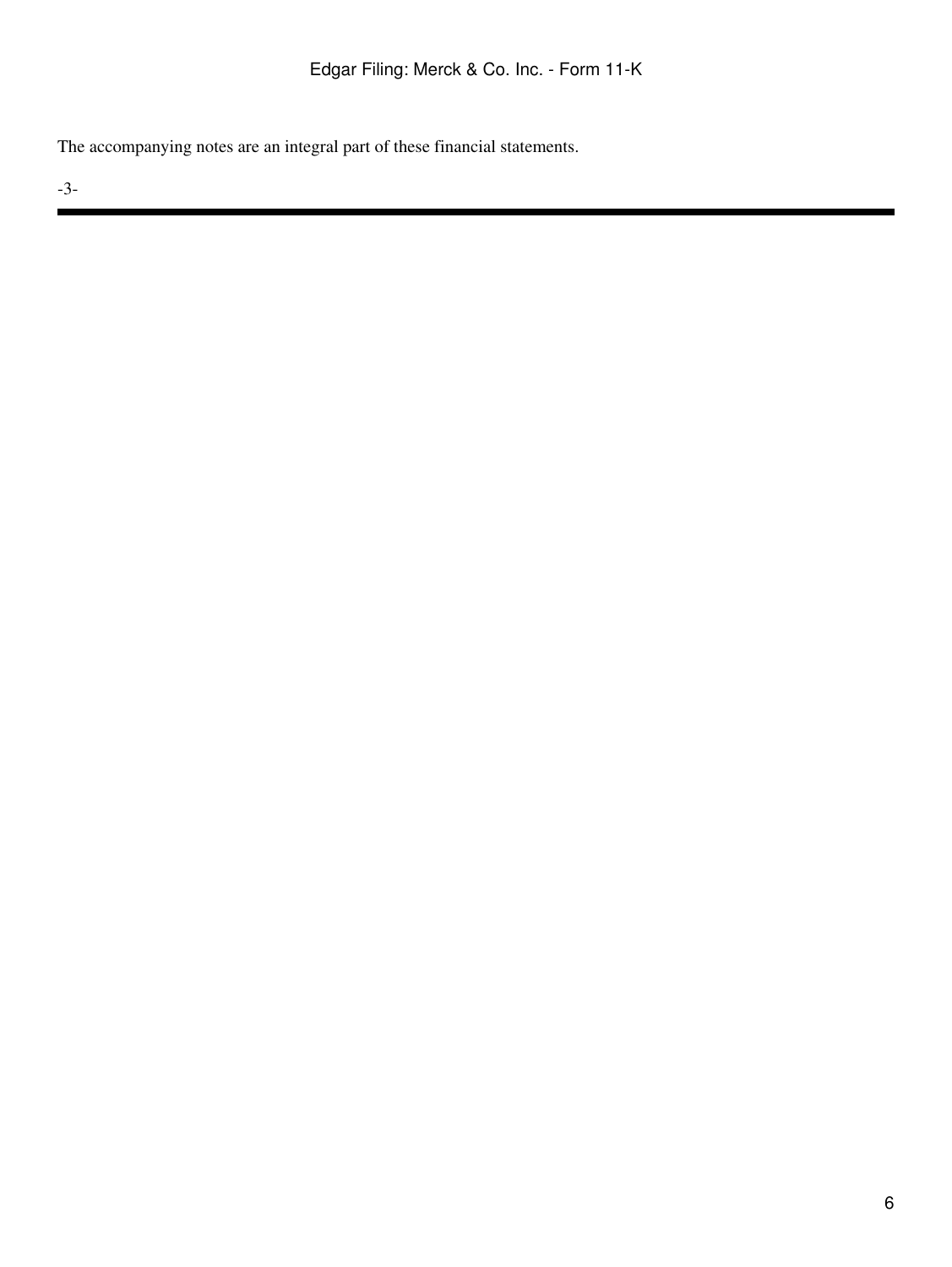### <span id="page-6-0"></span>**Notes to Financial Statements**

#### **1. Description of Plan**

The following description of the MSD Employee Stock Purchase and Savings Plan (the Plan) provides only general information. Participants should refer to the Plan document for a more complete description of the Plan s provisions.

#### **General**

The Plan was designed to provide an easy, economical way for employees to become shareholders of Merck & Co., Inc. (Merck or the Company) as well as a systematic means of saving and investing for the future. Generally, any regular full-time, part-time, or temporary employee of Merck Sharp & Dohme Corp. ("MSD"), who is a U.S. resident covered by a collective bargaining agreement providing for participation in this Plan as defined by the Plan document, is eligible to participate in the Plan on or after the first day of the third month following commencement of employment or as otherwise provided pursuant to the applicable collective bargaining unit agreement. MSD, a subsidiary of Merck, is the Plan Sponsor (the "Sponsor").

Participants direct the investment of their contributions into any fund investment option available under the Plan, including Merck common stock. At December 31, 2010, the Plan offered 6 registered investment companies (mutual funds), 4 common/collective trusts, and 13 separately managed accounts.

The Plan is administered by management committees appointed by the Companys Chief Executive Officer (or his delegate) or the Compensation and Benefits Committee of the Board of Directors of Merck.

The Plan is subject to the provisions of the Employee Retirement Income Security Act of 1974 (ERISA).

#### **Master Trust**

The assets of the Plan are maintained, for investment purposes only, on a commingled basis with the assets of the MSD Employee Savings and Security Plan (the Master Trust). The Plans do not own specific Master Trust assets but rather maintain individual beneficial interests in such assets. The portion of fund assets allocable to each Plan is based upon the participants account balance within each Plan. Investment income for each fund is allocated to each Plan based on the relationship of each Plans beneficial interest in the fund to the total beneficial interest of all Plans in the fund.

#### **Contributions**

Participants may contribute from 2% up to 25% of their base pay. However, pre-tax contributions cannot exceed the statutory limit for pre-tax deferrals (\$16,500 in 2010). In addition, the Company matches 65% of an employee s contributions up to a maximum of 6% of such employee s base pay per pay period. Participant and Company matching contributions are invested according to a participant s elections.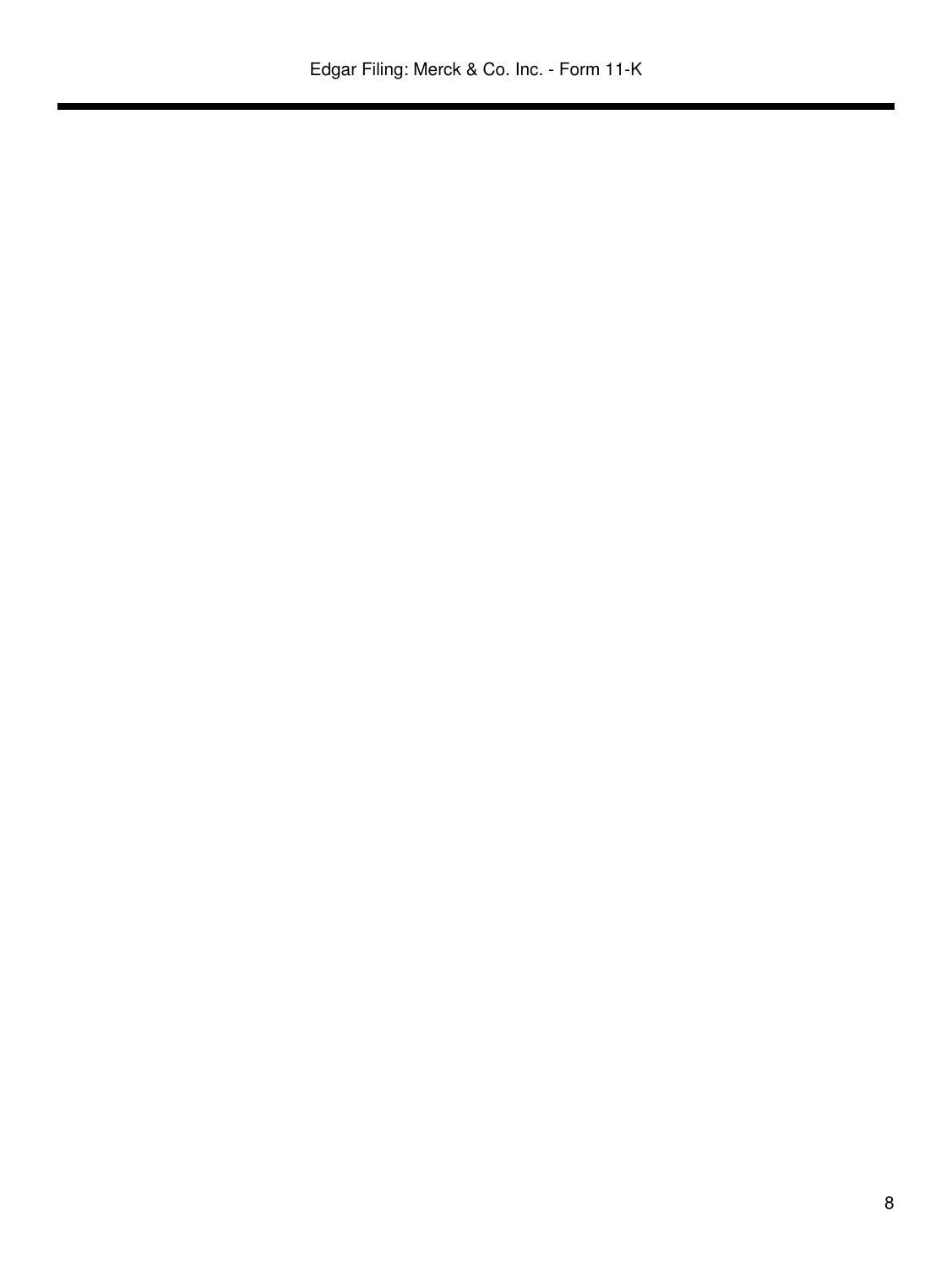#### **Notes to Financial Statements**

*Age 50 and above* In addition, the Plan permits unmatched pre-tax catch-up contributions of up to \$5,500 for 2010 by participants who are at least age 50 by year-end.

#### **Participant Accounts**

Each participant s account is credited with the participant s contribution, the Company s matching contribution and an allocation of Plan earnings. The allocation is based on participants account balances, as defined in the Plan document.

#### **Vesting**

Participants are immediately vested in their contributions, all Company matching contributions, plus actual earnings thereon.

#### **Notes Receivable from Participants**

Participants may borrow from their account balances with interest charged at the prime rate plus 1%. Loan terms range from one to five years for a short term loan or up to thirty years for the purchase of a primary residence. The minimum loan is \$500 and the maximum loan is the lesser of (i) \$50,000 less the highest outstanding loan balance(s) during the one year period prior to the new loan application date, or (ii)  $50\%$  of the participant s account balance less any current outstanding loan balance and defaulted loan amounts. Principal and interest is paid ratably through payroll deductions.

#### **Payment of Benefits**

Salaried and hourly employees with status codes of terminated (which includes retired), long term disability or death are eligible for a full distribution of their vested account balances. Employees or beneficiaries may elect to receive one lump sum payment or from one to ten annual installments. In-service distributions and hardship withdrawals are made throughout the year in accordance with applicable Plan provisions.

#### **Other Matters**

Transfers in and out during 2010 primarily relate to transfers between the Plan and the MSD Employee Savings and Security Plan for employees who changed their status during the year.

#### **2. Summary of Accounting Policies**

#### **Basis of Accounting**

The accompanying financial statements are prepared on the accrual basis of accounting. Certain amounts in the prior year financial statements have been reclassified to conform to the current presentation.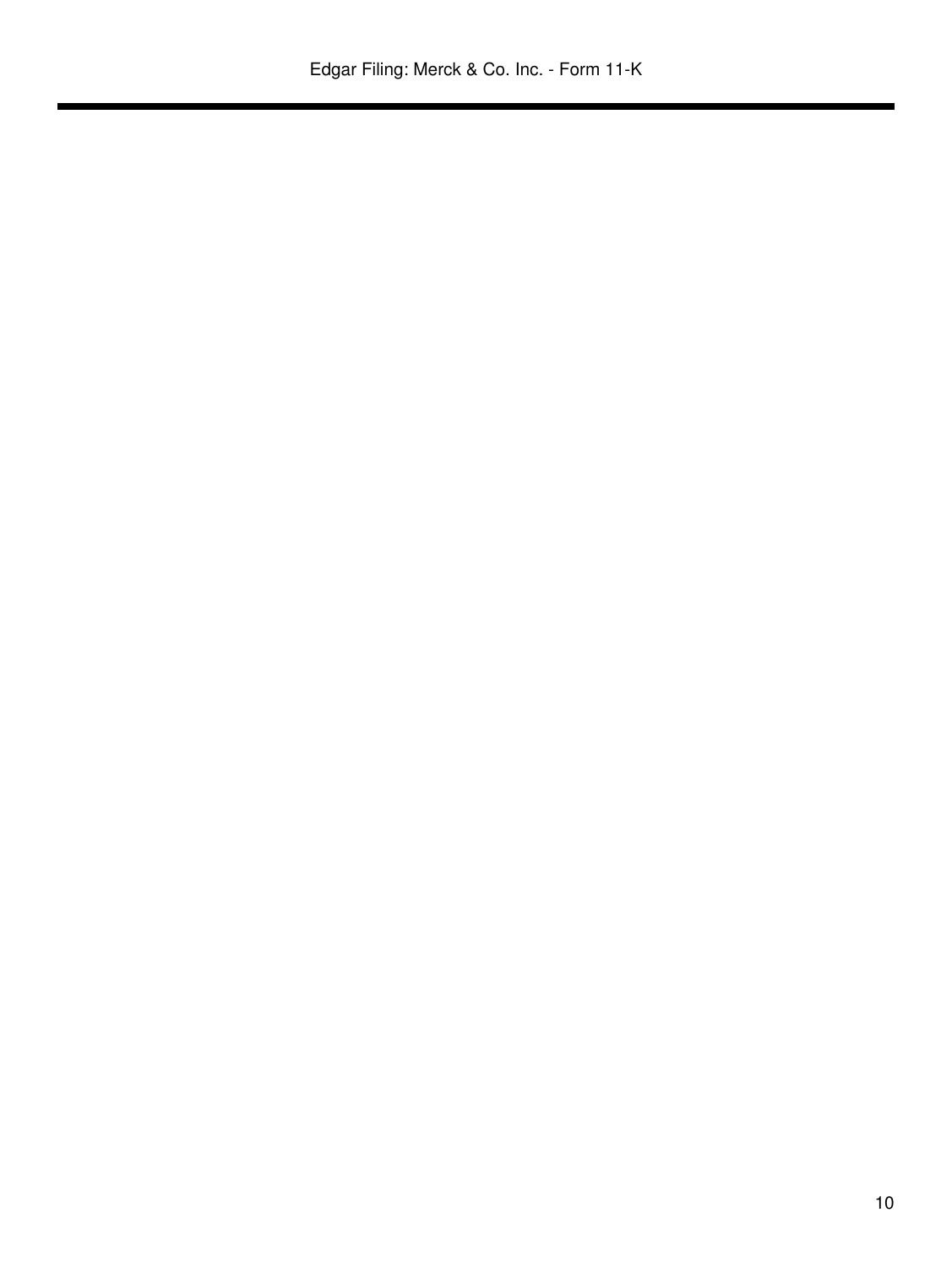### **Notes to Financial Statements**

#### **Use of Estimates**

The preparation of financial statements in conformity with accounting principles generally accepted in the United States of America requires management to make estimates and assumptions that affect the reported amounts of assets and liabilities and changes therein, and disclosure of contingent assets and liabilities at the date of the financial statements. Management believes that these estimates are adequate. Actual results could differ from those estimates.

#### **Investment Valuation and Income Recognition**

Valuation of investments of the Plan represents the Plan s allocable portion of the Master Trust. All investments are recorded at fair value in the accompanying financial statements.

Purchases and sales of securities are recorded on a trade-date basis. Dividend income is recorded on the ex-dividend date. Interest income is recorded as earned.

#### **Notes Receivable from Participants**

Notes receivable from participants are measured at their unpaid principal balance plus any accrued but unpaid interest. Delinquent participant loans are reclassified as distributions based upon the terms of the plan document.

#### **Contributions**

Employee and Company matching contributions are recorded in the period in which the Company makes the payroll deductions from the participants earnings.

#### **Payment of Benefits**

Benefits are recorded when paid.

#### **Expenses**

The Plan s administrative expenses are paid by the Company.

#### **Recently Issued Accounting Standards**

Accounting Standards Update 2010-25 ("Update"), issued in September 2010, requires participant loans be classified as notes receivable from participants, segregated from plan investments and measured at their unpaid principal balance plus any accrued but unpaid interest. The amendments in this Update should be applied retrospectively to all prior periods presented, effective for fiscal years ending after December 15, 2010, with early adoption permitted. The Plan adopted this guidance as of December 31, 2010, and reclassified participant loans from plan investments to a component of receivables for both periods presented in the Statement of Net Assets Available for Benefits. Other than the reclassification requirements, the adoption of this standard did not have a material impact on the Plan's financial statements.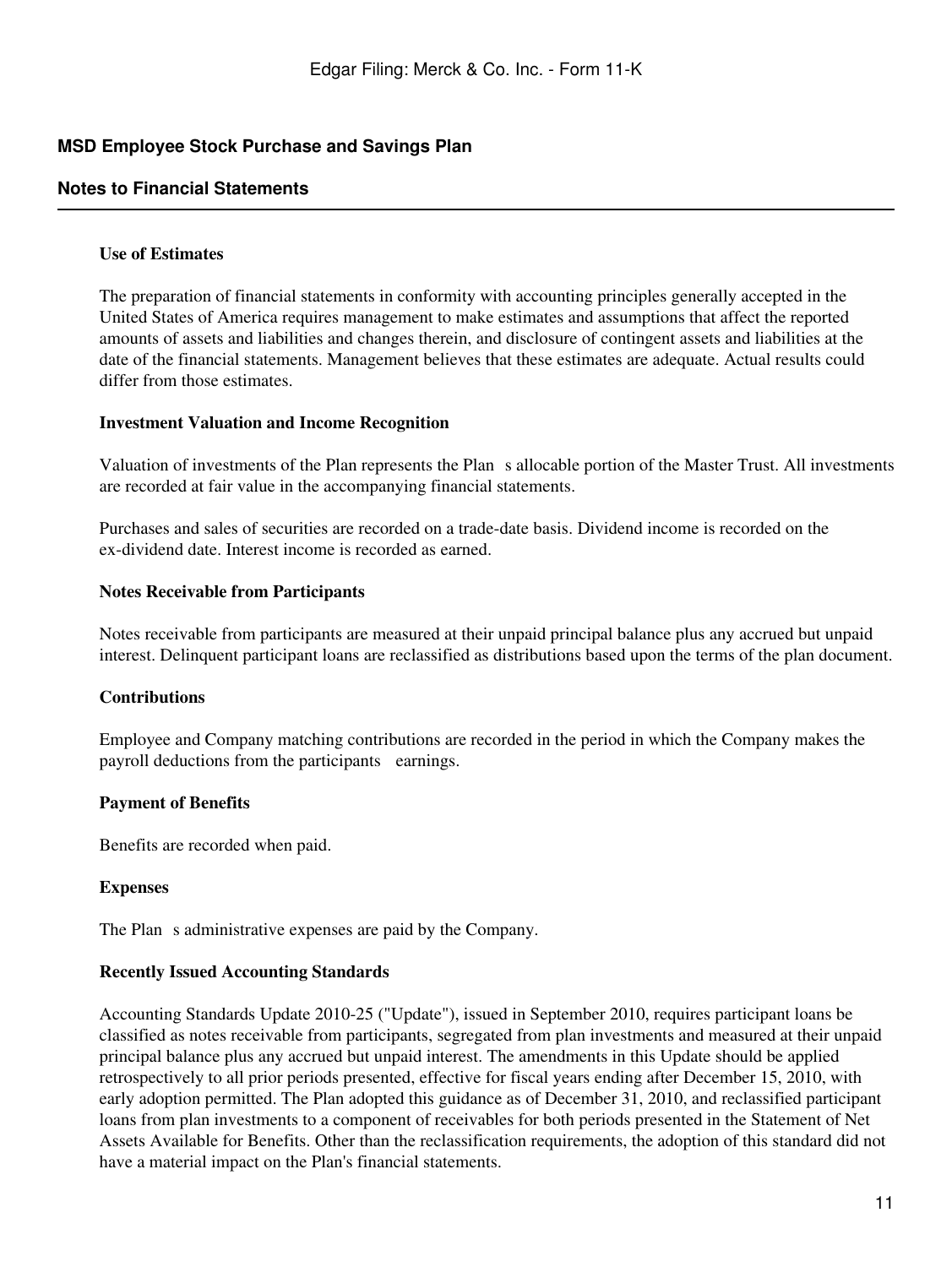Edgar Filing: Merck & Co. Inc. - Form 11-K

-6-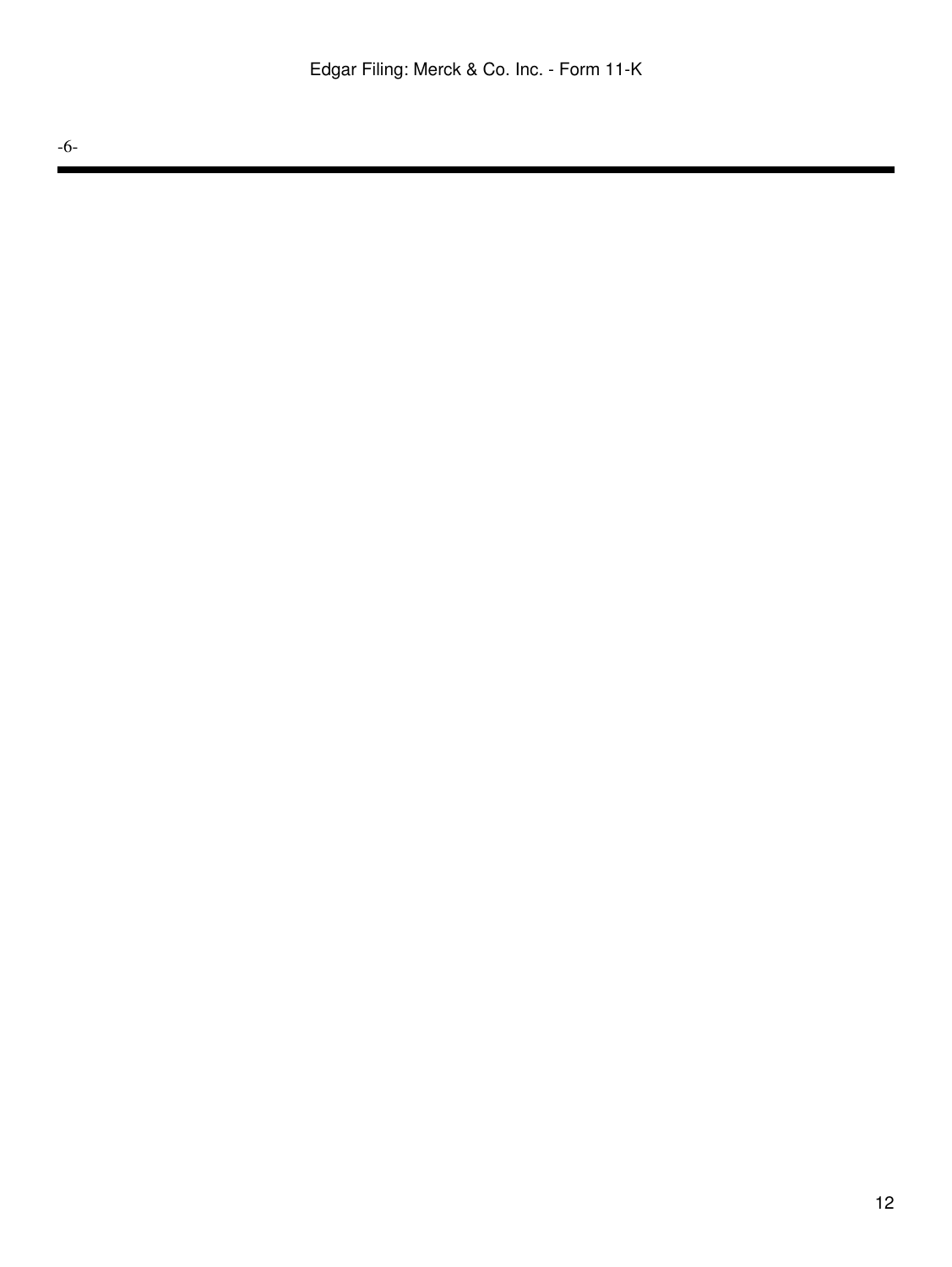### **Notes to Financial Statements**

In January 2010, the Financial Accounting Standards Board (FASB) amended the existing disclosure guidance on fair value measurements, which was effective January 1, 2010, except for disclosures about purchases, sales, issuances, and settlements in the roll forward of activity in Level 3 fair value measurements, which was effective January 1, 2011. Among other things, the updated guidance requires additional disclosure for the amounts of significant transfers in and out of Level 1 and Level 2 measurements and requires certain Level 3 disclosures on a gross basis. Additionally, the updates amend existing guidance to require a greater level of disaggregated information and more robust disclosures about valuation techniques and inputs to fair value measurements. Since the amended guidance requires only additional disclosures, the adoption of the provisions effective January 1, 2010 did not, and for the provisions effective in 2011 will not, impact the Plan s net assets available for benefits or changes in net assets available for benefits.

In May 2011, the FASB issued ASU 2011-04 Amendments to Achieve Common Fair Value Measurement and Disclosure Requirements in U.S. GAAP and IFRS ("ASU 2011-04"). ASU 2011-04 is intended to improve the comparability of fair value measurements presented and disclosed in financial statements prepared in accordance with U.S. GAAP and IFRS. The amendments are of two types: (i) those that clarify the Board's intent about the application of existing fair value measurement and disclosure requirements and (ii) those that change a particular principle or requirement for measuring fair value or for disclosing information about fair value measurements. The update is effective for annual periods beginning after December 15, 2011. Plan management is in the process of evaluating the impact of the adoption of this update on the Plan's financial statements.

#### **Risks and Uncertainties**

The Plan provides for various investment options in investment securities. Investment securities, in general, are exposed to various risks and may decline in value for a number of reasons, including changes in prevailing interest rates and credit availability, increases in defaults, increases in voluntary prepayments for investments that are subject to prepayment risk under normal market conditions, widening of credit spreads and overall market volatility. Due to the level of risk associated with certain investment securities, it is reasonably possible that changes in the values of investment securities will occur in the near term and that such changes could materially affect participants account balances and the amounts reported in the Statement of Net Assets Available for Benefits.

#### **3. Related-Party Transactions**

Certain Plan investments are shares of Registered Investment Companies (mutual funds) managed by Fidelity Management Trust Company (Fidelity). Fidelity is the trustee as defined by the Plan and, therefore, these transactions qualify as party-in-interest transactions. The total market value of the Plans allocated portion of the investments managed by Fidelity was \$37,975,706 and \$41,944,587 at December 31, 2010, and December 31, 2009, respectively. During 2010, income from investments managed by Fidelity was \$864,263.

Merck also is a party-in-interest to the Plan under the definition provided in Section 3(14) of ERISA. Therefore, Plan transactions of Merck common stock qualify as party-in-interest transactions. The market value of the Plan s allocated portion of the investments in Merck common stock was \$97,183,740 and \$92,348,230 at December 31, 2010, and December 31, 2009, respectively. During 2010, income from Merck common stock was \$2,428,027.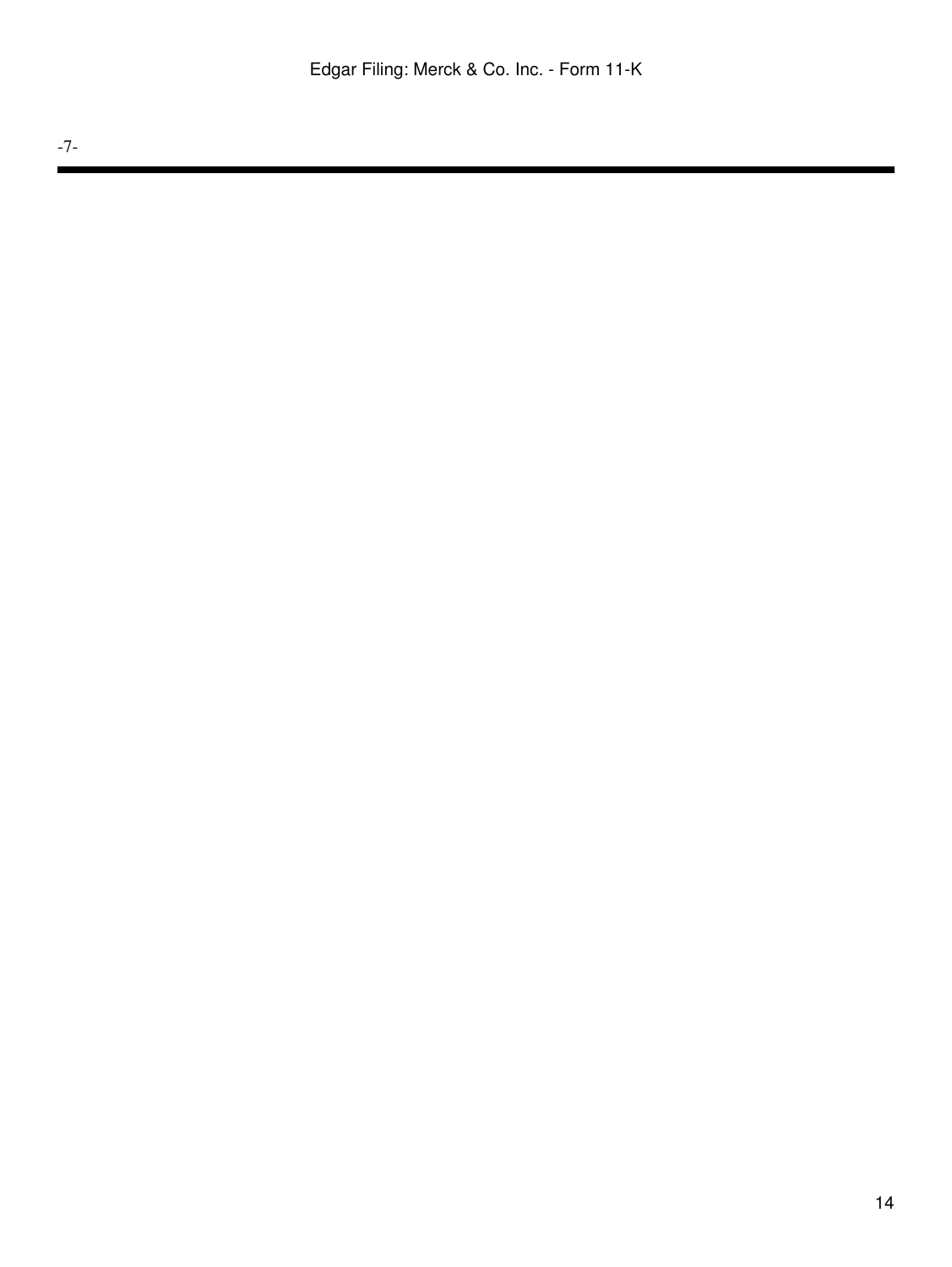### **Notes to Financial Statements**

#### **4. Plan Termination**

Although it has not expressed any intent to do so, the Company has the right under the Plan to discontinue its contributions at any time and to terminate the Plan subject to the provisions of ERISA. Upon termination of the Plan, each participant thereby affected would receive the entire value of his or her account as though he or she had retired as of the date of such termination.

#### **5. Tax Status**

The Plan obtained a tax determination letter from the Internal Revenue Service (IRS) dated August 20, 2003, indicating that it had been designed in accordance with applicable sections of the Internal Revenue Code (IRC). However, the Plan has been amended since the receipt of the determination letter. The Plan sponsor believes that the Plan is designed and currently operates in compliance with the IRC. Therefore, no provision for income taxes has been made.

Accounting principles generally accepted in the United States of America require Plan management to evaluate tax positions taken by the Plan and recognize a tax liability (or asset) if the Plan has taken an uncertain position that more likely than not would not be sustained upon examination by the IRS. The Plan administrator has analyzed the tax positions taken by the Plan, and has concluded that as of December 31, 2010, there are no uncertain positions taken or expected to be taken that would require recognition of a liability (or asset) or disclosure in the financial statements. The Plan is subject to routine audits by taxing jurisdictions; however, there are currently no audits for any tax periods in progress. The Plan administrator believes it is no longer subject to income tax examinations for years prior to 2008.

### **6. Master Trust**

The Plan had an approximate 7% interest in the Master Trust at December 31, 2010, and December 31, 2009. The net assets of the Master Trust are as follows:

|                                                | December 31,        |                      |  |
|------------------------------------------------|---------------------|----------------------|--|
|                                                | 2010                | 2009                 |  |
| Registered investment companies (mutual funds) | 2,429,527,336<br>S. | \$ 2,179,384,726     |  |
| Common/collective trusts                       | 974,556,196         | 801,485,016          |  |
| Merck common stock                             | 725,577,688         | 739,447,295          |  |
| Other common stocks                            | 173,838,506         | 132,441,256          |  |
| Accrued interest and dividends                 | 7,839,023           | 7,726,153            |  |
| <b>Other Net Assets</b>                        | (7,746,587)         | (11,053,543)         |  |
|                                                | 4,303,592,162<br>S  | 3,849,430,903<br>\$. |  |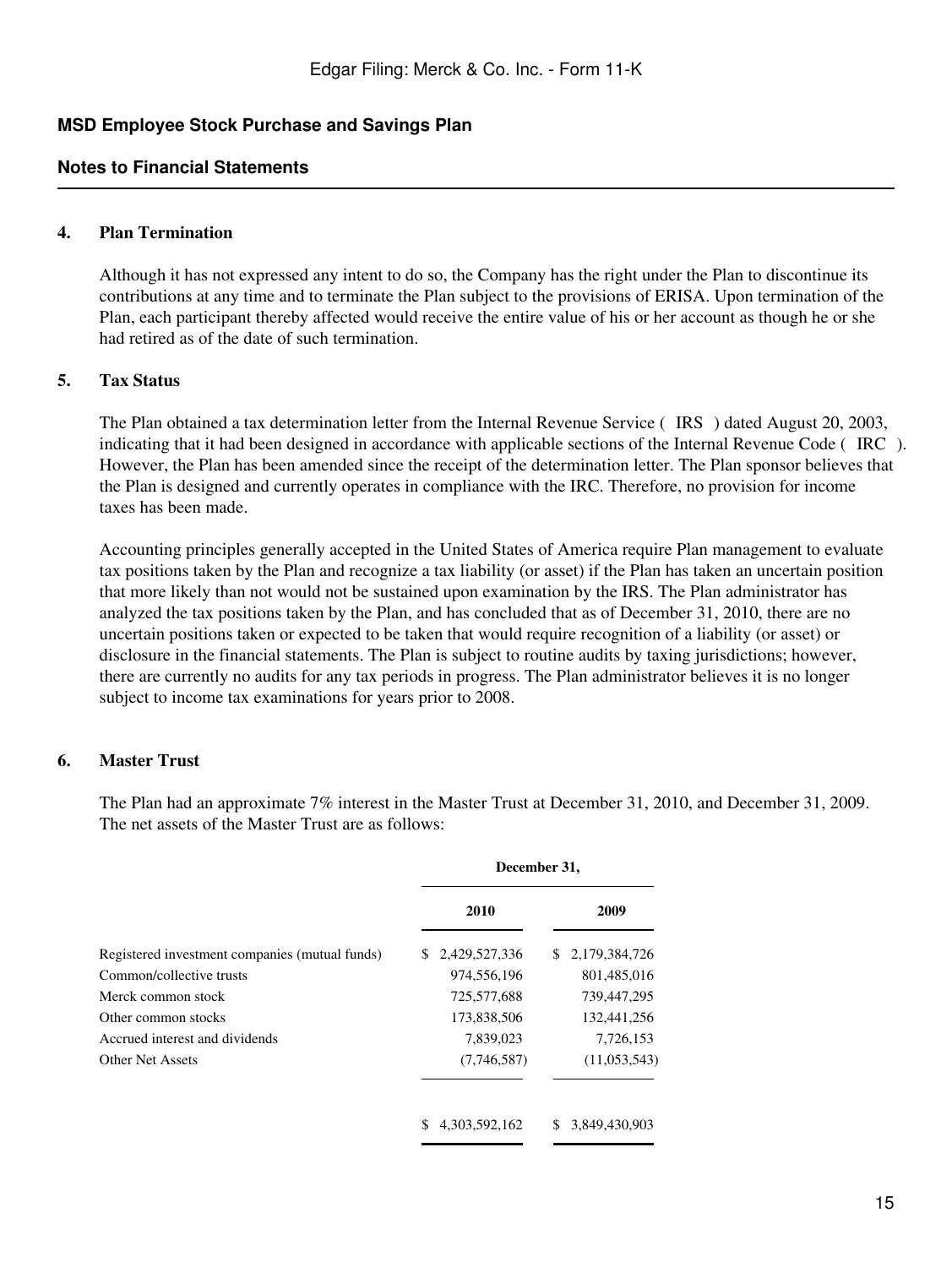Total investment income of the Master Trust for the year ended December 31, 2010, is as follows:

|                                                                    | <b>Year Ended</b><br>December 31,<br>2010 |
|--------------------------------------------------------------------|-------------------------------------------|
| Investment income, net                                             |                                           |
| Interest and dividends                                             | \$<br>89, 348, 538                        |
| Net appreciation in Registered investment companies (mutual funds) | 220,659,005                               |
| Net appreciation in Common/collective trusts                       | 121,060,047                               |
| Net depreciation in Merck common stock                             | (9,993,171)                               |
| Net appreciation in Other common stocks                            | 18,923,918                                |
| Total investment income                                            | \$<br>439.998.337                         |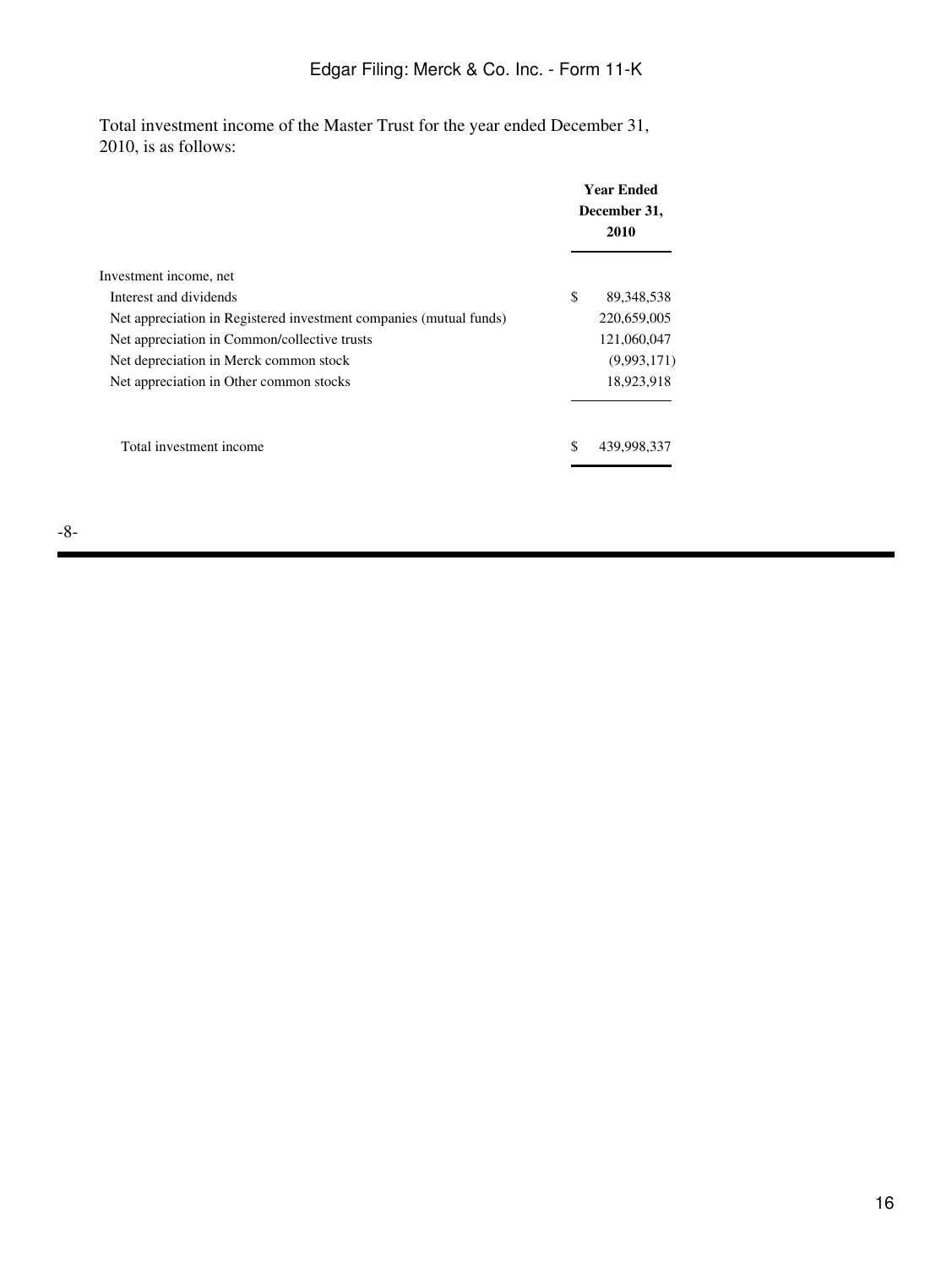### **Notes to Financial Statements**

#### **7. Fair Value Measurements**

Fair value is defined as the exchange price that would be received for an asset or paid to transfer a liability (an exit price) in the principal or most advantageous market for the asset or liability in an orderly transaction between market participants on the measurement date. Entities are required to use a fair value hierarchy that maximizes the use of observable inputs and minimizes the use of unobservable inputs when measuring fair value. There are three levels of inputs that may be used to measure fair value:

*Level 1* Ouoted prices in active markets for identical assets or liabilities. The Plan s Level 1 assets primarily include registered investment companies (mutual funds) and common stocks.

 *Level 2* Observable inputs other than Level 1 prices, such as quoted prices for similar assets or liabilities, or other inputs that are observable or can be corroborated by observable market data for substantially the full term of the assets or liabilities. The Plans Level 2 assets primarily include investments in common/collective trusts.

 *Level 3* Unobservable inputs that are supported by little or no market activity and that are financial instruments whose values are determined using pricing models, discounted cash flow methodologies, or similar techniques, as well as instruments for which the determination of fair value requires significant judgment or estimation. The Plan did not hold any Level 3 assets at December 31, 2010 and 2009, respectively.

If the inputs used to measure the financial assets and liabilities fall within more than one level described above, the categorization is based on the lowest level input that is significant to the fair value measurement of the instrument.

Within the Master Trust, investments are recorded at fair value, as follows:

#### **Registered Investment Companies (Mutual Funds)**

Registered investment companies (mutual funds) are valued at their respective net asset values. The net asset values are typically determined by the fund at the close of regular trading on the New York Stock Exchange. Investments in registered investment companies (mutual funds) generally may be redeemed daily.

#### **Common/Collective Trusts**

The common/collective trusts are valued at their respective net asset values. The fair value of investments in the common/collective trusts are determined by their trustee. The Plans investments in common/collective trusts generally may be redeemed daily.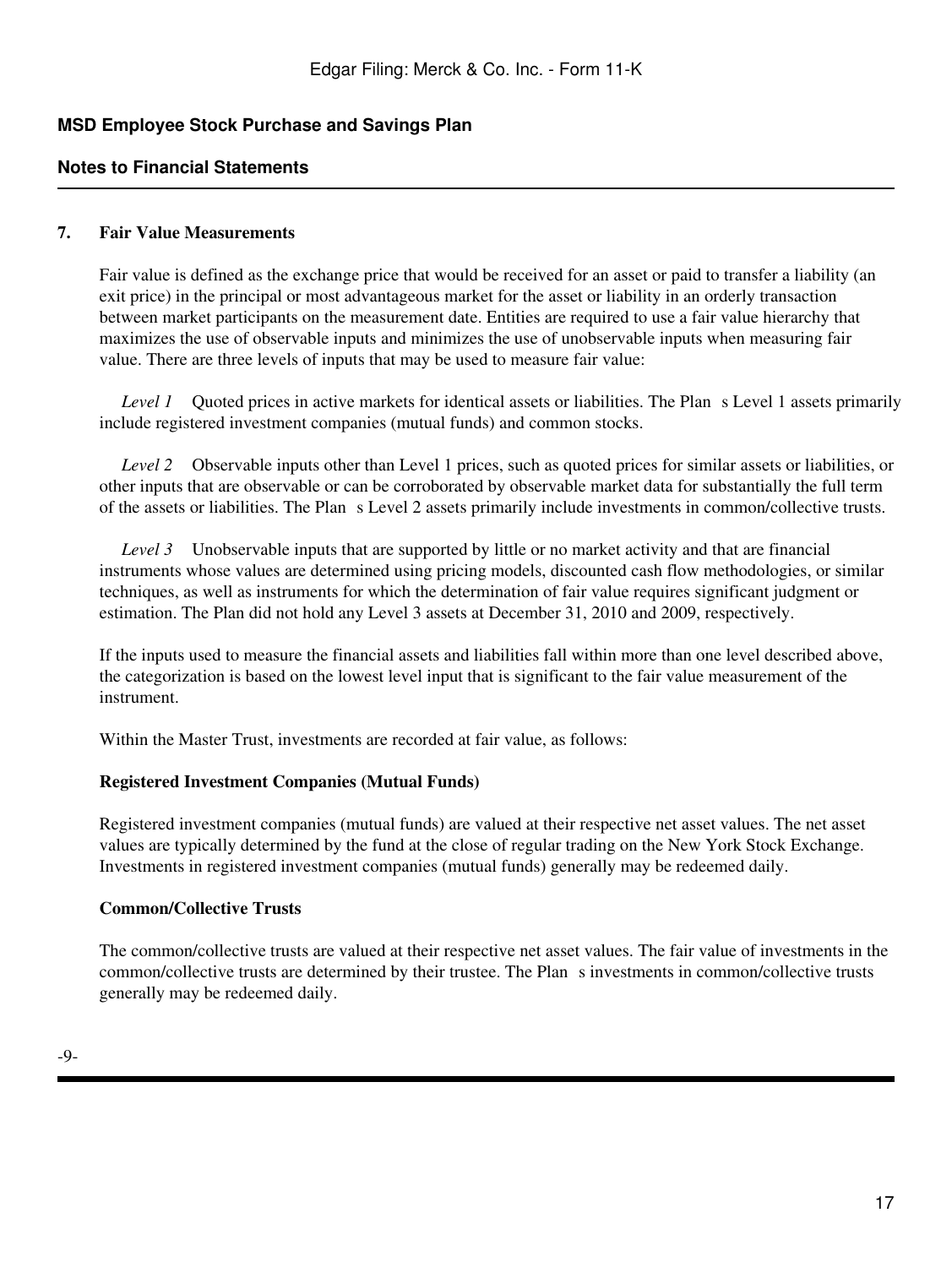### **Notes to Financial Statements**

#### **Common Stocks**

Common stocks, for which market quotations are readily available, are generally valued at the last reported sales price on their principal exchange on valuation date, or official close price for certain markets. If no sales are reported for that day, investments are valued at the more recent of (i) the last published sale price or (ii) the mean between the last reported bid and asked prices for long positions, or at fair value as determined in good faith by the trustee and the Company.

#### **Investments Measured at Fair Value**

Investments measured at fair value are summarized below:

|                                        |                               | December 31, 2010                                                                        |               |                                                           |                                                    |               |             |  |
|----------------------------------------|-------------------------------|------------------------------------------------------------------------------------------|---------------|-----------------------------------------------------------|----------------------------------------------------|---------------|-------------|--|
|                                        | Fair Value Measurements Using |                                                                                          |               |                                                           |                                                    |               |             |  |
|                                        |                               | <b>Quoted Prices</b><br>In Active<br>Markets for<br><b>Identical Assets</b><br>(Level 1) |               | Significant<br>Other<br>Observable<br>Inputs<br>(Level 2) | Significant<br>Unobservable<br>Inputs<br>(Level 3) |               | Total       |  |
| Assets                                 |                               |                                                                                          |               |                                                           |                                                    |               |             |  |
| <b>Investments in the Master Trust</b> |                               |                                                                                          |               |                                                           |                                                    |               |             |  |
| <b>Registered Investment Companies</b> |                               |                                                                                          |               |                                                           |                                                    |               |             |  |
| <b>US Large Cap Equity</b>             | \$                            | 525,900,581                                                                              | $\mathcal{S}$ |                                                           | \$                                                 | $\mathcal{S}$ | 525,900,581 |  |
| US Small/Mid Cap Equity                |                               | 450,491,666                                                                              |               |                                                           |                                                    |               | 450,491,666 |  |
| Non-US Equity                          |                               | 586,446,480                                                                              |               |                                                           |                                                    |               | 586,446,480 |  |
| <b>Fixed Income</b>                    |                               | 495,365,654                                                                              |               |                                                           |                                                    |               | 495,365,654 |  |
| Cash and Short Term Investments        |                               | 371,322,955                                                                              |               |                                                           |                                                    |               | 371,322,955 |  |
| <b>Common Collective Trusts</b>        |                               |                                                                                          |               |                                                           |                                                    |               |             |  |
| US Large Cap Equity                    |                               |                                                                                          |               | 706,492,936                                               |                                                    |               | 706,492,936 |  |
| US Small/Mid Cap Equity                |                               |                                                                                          |               | 97,778,323                                                |                                                    |               | 97,778,323  |  |
| Non-US Equity                          |                               |                                                                                          |               | 91,191,644                                                |                                                    |               | 91,191,644  |  |
| <b>Fixed Income</b>                    |                               |                                                                                          |               | 72,799,733                                                |                                                    |               | 72,799,733  |  |
| Cash and Short Term Investments        |                               |                                                                                          |               | 6,293,560                                                 |                                                    |               | 6,293,560   |  |
| <b>Merck Common Stock</b>              |                               | 725,577,688                                                                              |               |                                                           |                                                    |               | 725,577,688 |  |

#### **Other common stocks**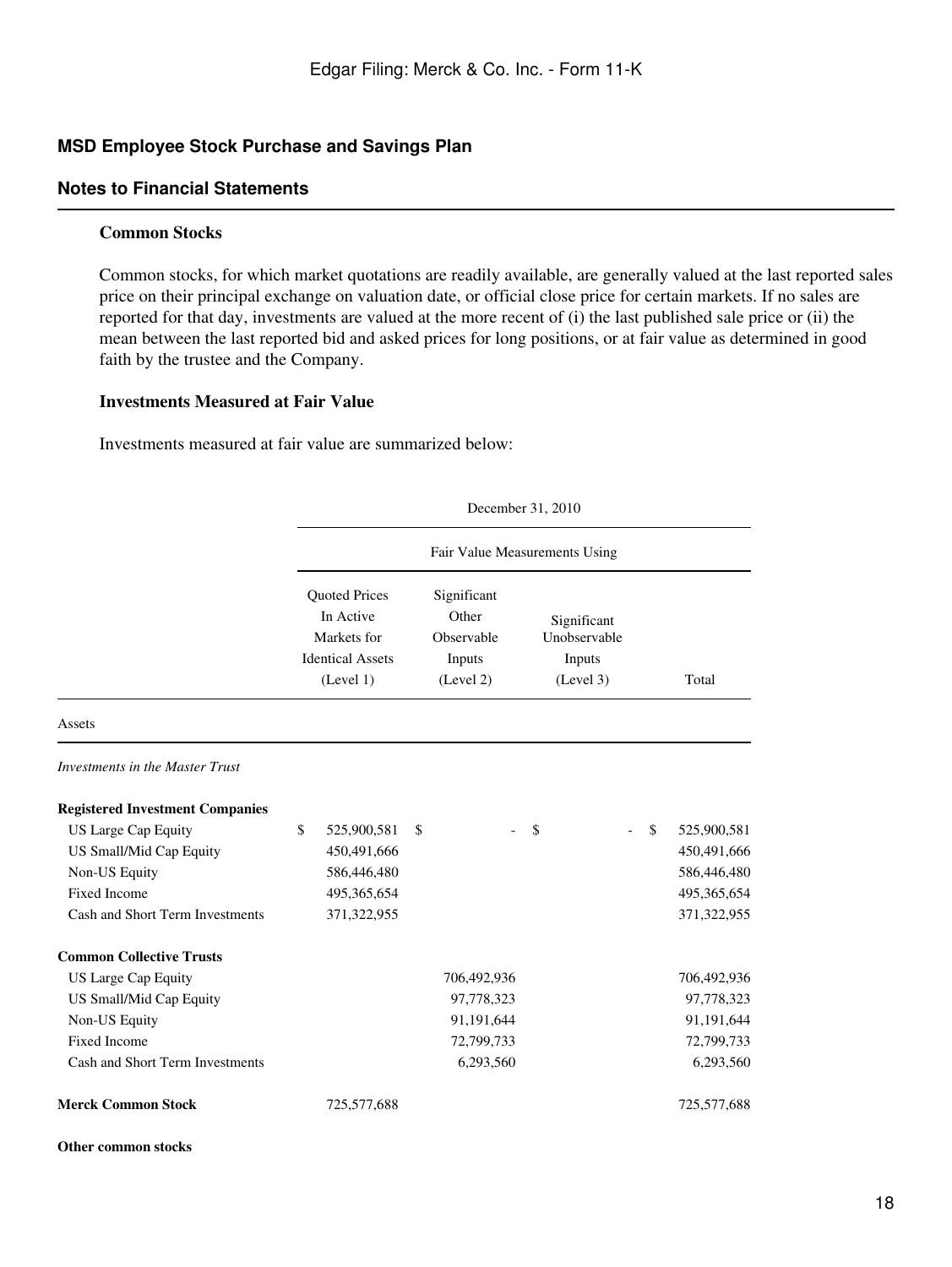| Edgar Filing: Merck & Co. Inc. - Form 11-K |  |  |
|--------------------------------------------|--|--|
|--------------------------------------------|--|--|

| U.S. Small Cap Equities               | 173.838.506         |                | 173.838.506          |
|---------------------------------------|---------------------|----------------|----------------------|
| Total Investments in the Master Trust | \$ 3.328.943.530 \$ | 974.556.196 \$ | $-$ \$ 4,303,499,726 |

-10-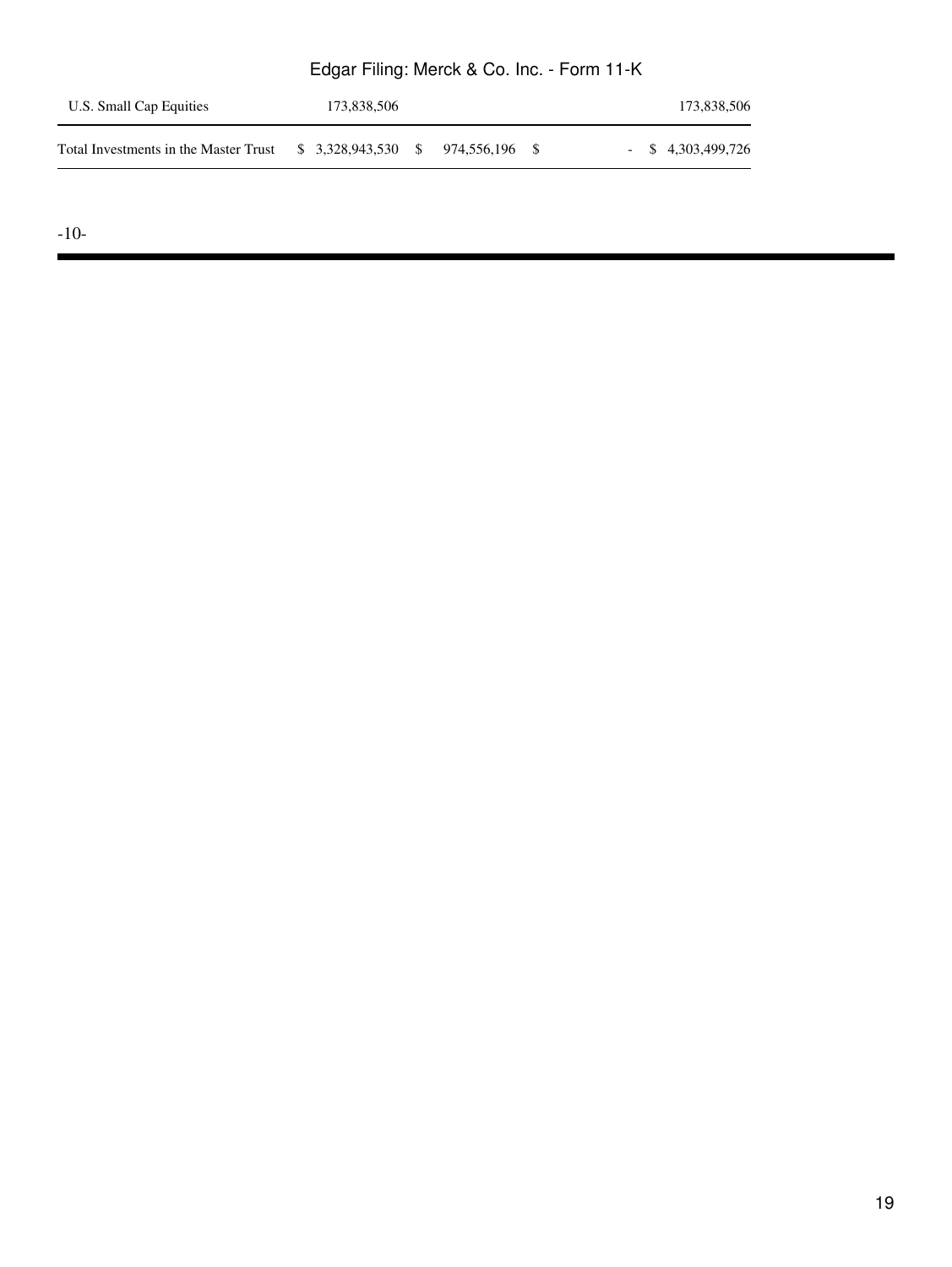# **Notes to Financial Statements**

|                                        | December 31, 2009             |                                                                                          |    |                                                           |    |                                                    |    |               |  |
|----------------------------------------|-------------------------------|------------------------------------------------------------------------------------------|----|-----------------------------------------------------------|----|----------------------------------------------------|----|---------------|--|
|                                        | Fair Value Measurements Using |                                                                                          |    |                                                           |    |                                                    |    |               |  |
|                                        |                               | <b>Quoted Prices</b><br>In Active<br>Markets for<br><b>Identical Assets</b><br>(Level 1) |    | Significant<br>Other<br>Observable<br>Inputs<br>(Level 2) |    | Significant<br>Unobservable<br>Inputs<br>(Level 3) |    | Total         |  |
| Assets                                 |                               |                                                                                          |    |                                                           |    |                                                    |    |               |  |
| Investments in the Master Trust        |                               |                                                                                          |    |                                                           |    |                                                    |    |               |  |
| <b>Registered Investment Companies</b> |                               |                                                                                          |    |                                                           |    |                                                    |    |               |  |
| US Large Cap Equity                    | \$                            | 452,138,047                                                                              | \$ |                                                           | \$ |                                                    | \$ | 452,138,047   |  |
| US Small/Mid Cap Equity                |                               | 344,351,199                                                                              |    |                                                           |    |                                                    |    | 344,351,199   |  |
| Non-US Equity                          |                               | 547,931,076                                                                              |    |                                                           |    |                                                    |    | 547,931,076   |  |
| <b>Fixed Income</b>                    |                               | 440,641,851                                                                              |    |                                                           |    |                                                    |    | 440,641,851   |  |
| Cash and Short Term Investments        |                               | 394, 322, 553                                                                            |    |                                                           |    |                                                    |    | 394, 322, 553 |  |
| <b>Common Collective Trusts</b>        |                               |                                                                                          |    |                                                           |    |                                                    |    |               |  |
| US Large Cap Equity                    |                               |                                                                                          |    | 610,128,045                                               |    |                                                    |    | 610,128,045   |  |
| US Small/Mid Cap Equity                |                               |                                                                                          |    | 67,247,084                                                |    |                                                    |    | 67,247,084    |  |
| Non-US Equity                          |                               |                                                                                          |    | 70,764,781                                                |    |                                                    |    | 70,764,781    |  |
| Fixed Income                           |                               |                                                                                          |    | 50,779,713                                                |    |                                                    |    | 50,779,713    |  |
| Cash and Short Term Investments        |                               |                                                                                          |    | 2,565,393                                                 |    |                                                    |    | 2,565,393     |  |
| <b>Merck Common Stock</b>              |                               | 739,447,295                                                                              |    |                                                           |    |                                                    |    | 739,447,295   |  |
| Other common stocks                    |                               |                                                                                          |    |                                                           |    |                                                    |    |               |  |
| U.S. Small Cap Equities                |                               | 132,441,256                                                                              |    |                                                           |    |                                                    |    | 132,441,256   |  |
| Total Investments in the Master Trust  | S.                            | 3,051,273,277                                                                            | \$ | 801,485,016                                               | \$ |                                                    |    | 3,852,758,293 |  |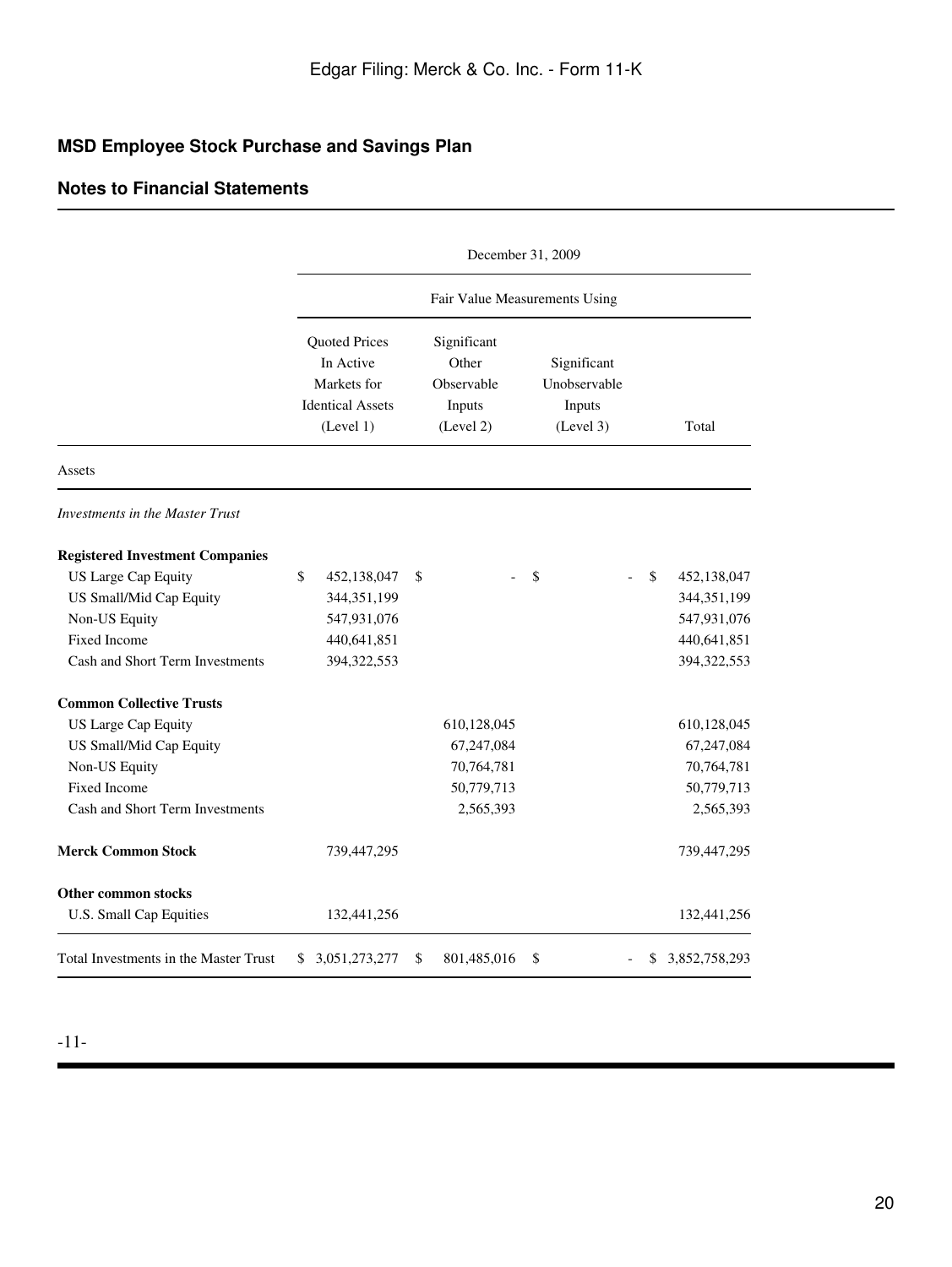# <span id="page-20-0"></span>**Schedule H**

# **Line 4i Schedule of Assets (Held at End of Year) December 31, 2010**

| (a)    |    | (b)<br><b>Identity of Issuer, Borrower,</b><br><b>Lessor or Similar Party</b> | (c)<br><b>Description of Investment Including</b><br><b>Maturity Date, Rate of Interest,</b><br>Collateral,<br><b>Par or Maturity Value</b> | (d)<br>Cost | (e)<br><b>Current</b><br><b>Value</b> |
|--------|----|-------------------------------------------------------------------------------|---------------------------------------------------------------------------------------------------------------------------------------------|-------------|---------------------------------------|
|        | ** | <b>Master Trust</b>                                                           | <b>Investment in Master Trust</b>                                                                                                           |             | \$<br>304,785,676                     |
|        | *  | Notes receivable from<br>participants                                         | Interest rates ranging from 4.25% to<br>12.0% and with maturities through 2040                                                              |             | 10,951,015                            |
|        |    |                                                                               | Total                                                                                                                                       |             | \$<br>315,736,691                     |
| $\ast$ |    |                                                                               | Denotes a party-in-interest to the Plan.                                                                                                    |             |                                       |
| $**$   |    |                                                                               | There are certain investments within the Master Trust that are<br>party-in-interest.                                                        |             |                                       |
| $-12-$ |    |                                                                               |                                                                                                                                             |             |                                       |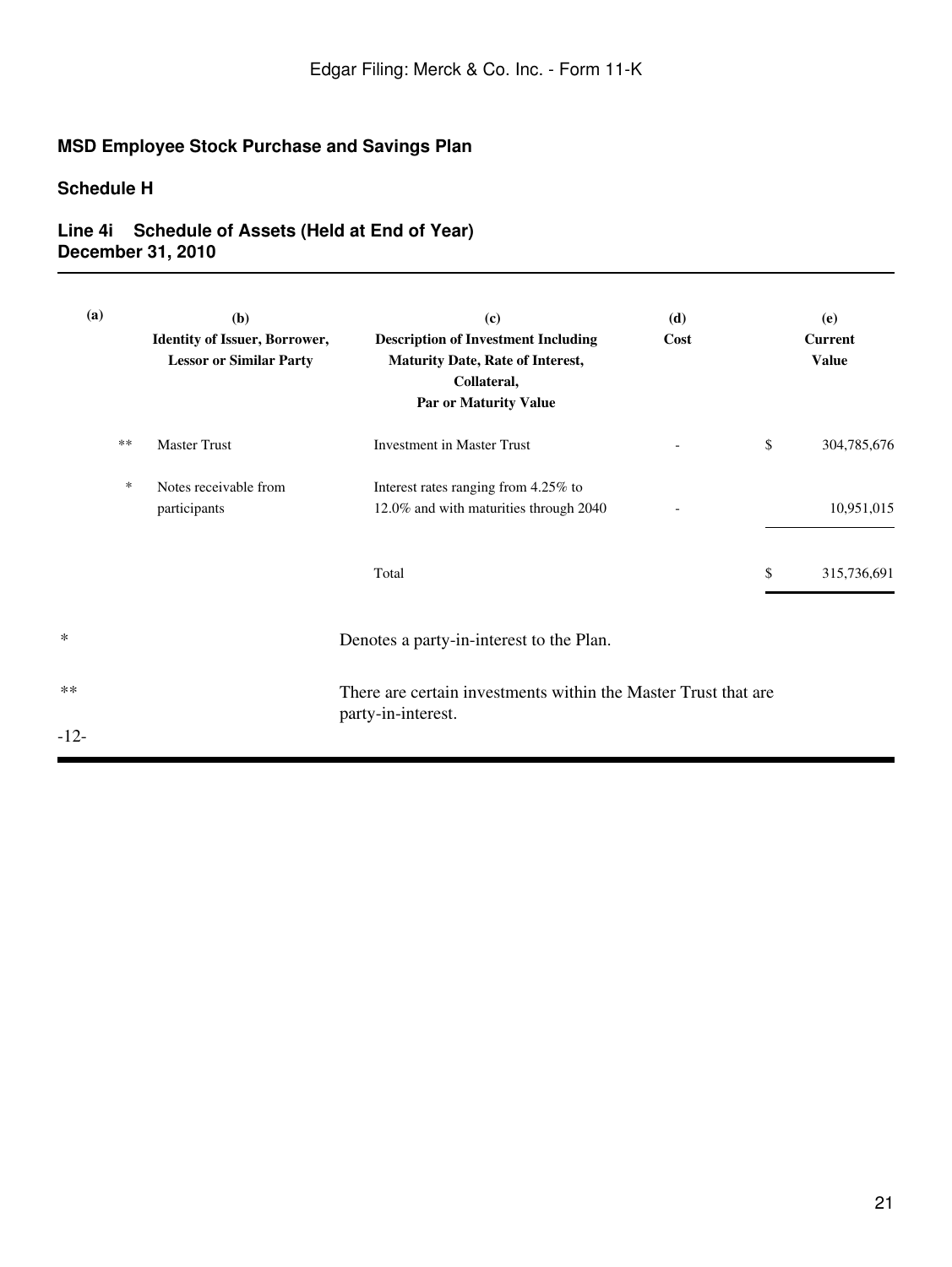### <span id="page-21-0"></span>**SIGNATURE**

*The Plan.* Pursuant to the requirements of the Securities Exchange Act of 1934, the trustees (or other persons who administer the Plan) have duly caused this annual report to be signed on its behalf by the undersigned hereunto duly authorized.

> MSD Employee Stock Purchase and Savings Plan

By: /s/ Mark E. McDonough

Mark E. McDonough Vice President and Treasurer

June 28, 2011

-13-